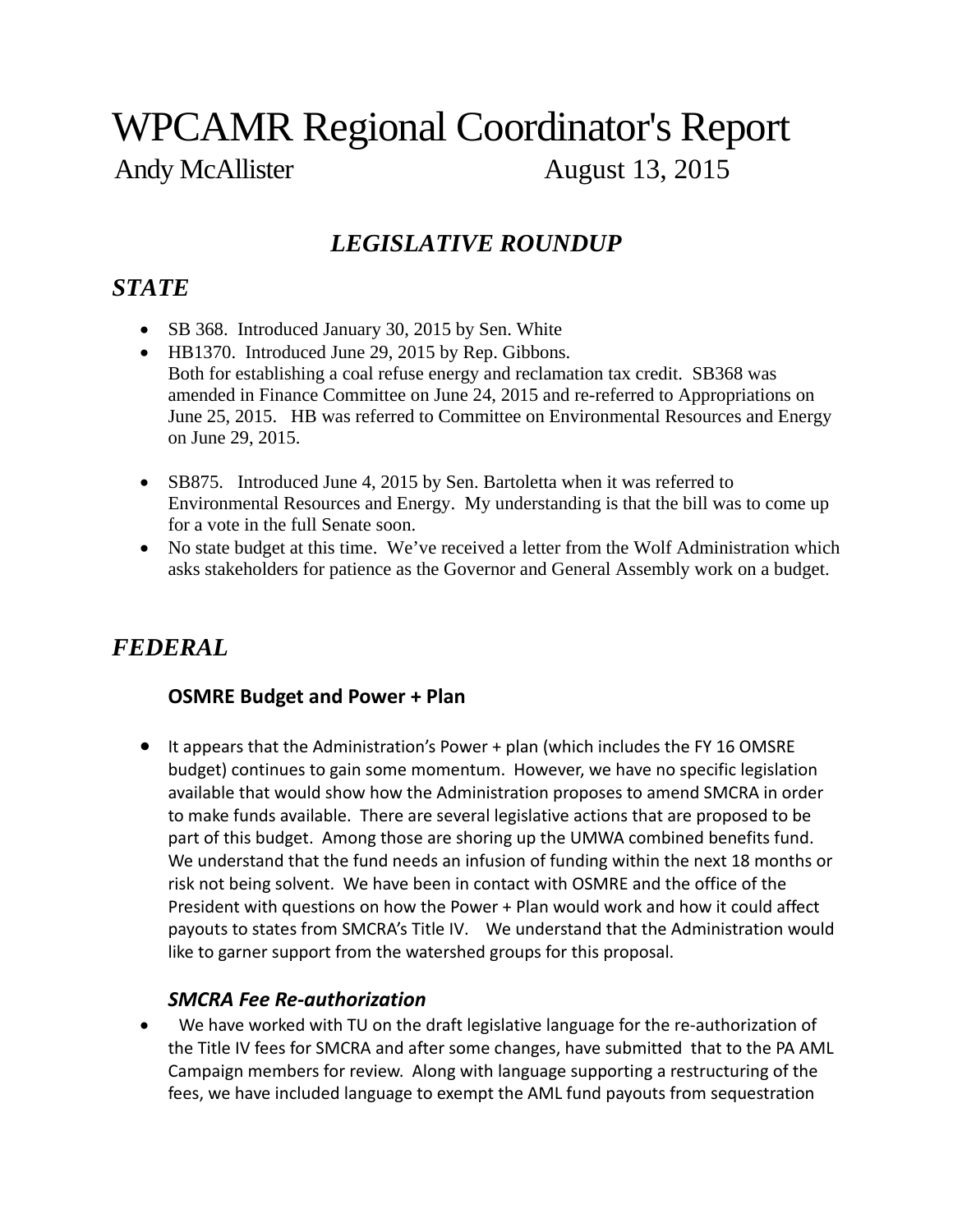and return funds that have been sequestered since 2013 to the states. We discussed this draft language at our July 24<sup>th</sup> AML Campaign meeting, came to consensus on the changes/additions, and have begun distributing this language to the states and select legislators. Ultimately, since this proposal would not move as a stand‐alone bill, we would like to see it attached to another legislative vehicle, principally the AMLER portion of the Power + Plan.

### *Legislative language to create an OM&R Grant*

 TU and WPCAMR have worked with OSMRE to come up with draft language to be proposed as a bill to amend SMCRA in order to provide for an OM&R grant program for non‐profits. The idea behind the bill is simple, to provide grant funds from OSMRE to watershed groups or other non-profits to repair and/or rehabilitate existing treatment systems that are treating AMD. The funding source would be the federal share from the reclamation fees. There is a potential for TU, WPCAMR, or some other entitiees to apply for a grant under this program and use this funding to pay for treatment system repairs…similar to how we operate Quick Response. There would be administrative funding for WPCAMR if we were to be a grantee. We will take this proposed amendment to SMCRA to legislators to see if it will gain traction.

#### *Sequestration*

• Still goes on with PA losing funding from its annual Title IV grant. We understand that both sides of the political aisle want to remove sequestration as soon as possible. It's interesting to note that with the OSM proposed budget for FY2 2016, the additional funds proposed by the legislative proposal would likely be subject to sequestration if the legislative proposal passes and sequestration is still in effect.

# *OTHER ITEMS*

### *Quick Response*

We are currently expending funds from QR6 and QR7. We will likely be finishing up QR6 during the soon. Without a state budget, we will not be able to get our reimbursements for Quick Response. We will reimburse the Quick Response grantees as we are able but they are aware that if we don't have enough funds, we will have to do partial reimbursements until we can get cash flow moving once again (once we have a state budget).

### *2015 Statewide AMR Conference*

The 2015 annual conference was held June  $25<sup>th</sup>$  and  $26<sup>th</sup>$  in State College. Anne will provide a more in-depth update of the conference in her report.